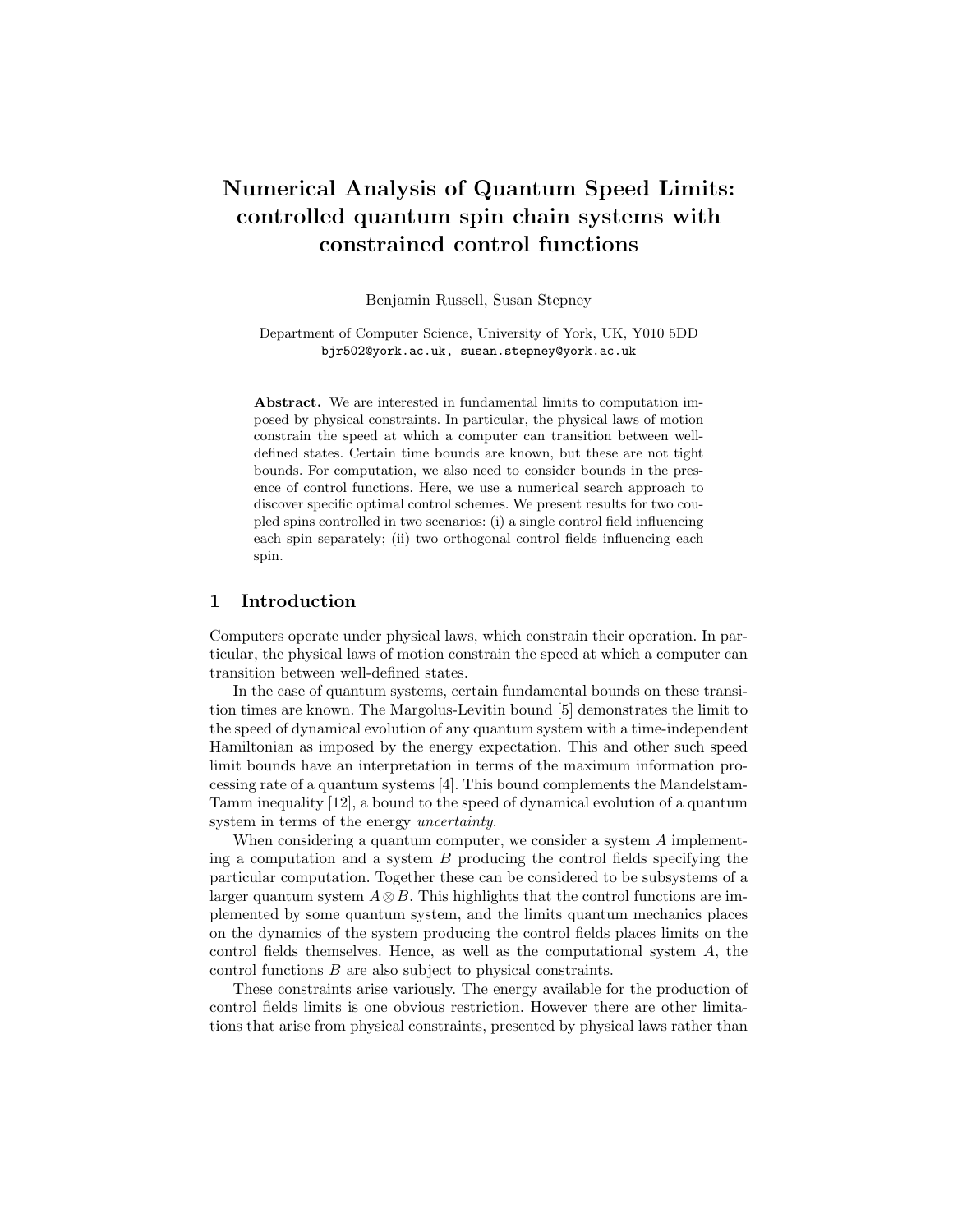engineering difficulties or limitations on resources, on the devices producing the control fields. For example, allowing more energy to produce the control fields could allow the production of fields with greater amplitudes, however, no amount of energy could facilitate any part of the device producing control fields to move faster than the vacuum speed of light; this can constrain the frequency of timevarying fields. Ultimately the device producing the control fields is subject to the laws of quantum mechanics and relativity, which limit the detail with which a control field can be specified, and the rate at which it can change in time.

As a consequence, when attempting to understand the physical limits to the speed of quantum computers, we must also take into account the limits placed on computation speed by constraints on the control functions.

First we introduce an exemplar problem and certain plausible constraints  $(\S2)$ . Next we describe the optimisation problem approach  $(\S3)$ . Then we describe the numerical approach we use for finding optimal solutions (§4). We then apply this approach to a two-bit chain, deriving specific results  $(\S 5)$ .

## 2 The Exemplar Problem

#### 2.1 Heisenberg spin chain

To investigate the effect of constraints on the control function, we consider an exemplar problem relevant to quantum computation: a controlled Heisenberg spin chain of N spins (with coupling constants  $J_x, J_y, J_z$ . This has Hamiltonian [6]:

$$
\sum_{k \in \{x, y, z\}} J_k \left( \sum_{n=0}^{N-2} \hat{I}_2^{\otimes^n} \otimes \sigma^k \otimes \hat{\sigma}^k \otimes \hat{I}_2^{\otimes^{N-n-2}} \right) \tag{1}
$$
\n
$$
+ \sum_{n=0}^{N-1} g_n(t) \hat{I}_2^{\otimes^n} \otimes \sigma^z \otimes \hat{I}_2^{\otimes^{N-n-1}}
$$
\n
$$
+ \sum_{n=0}^{N-1} h_n(t) \hat{I}_2^{\otimes^n} \otimes \sigma^y \otimes \hat{I}_2^{\otimes^{N-n-1}}
$$

where:  $\sigma^k$  is the  $k^{th}$  standard Pauli matrix; the  $g_n$  and  $h_n$  represent the externally generated, potentially time-dependant, control fields in the  $z$  and  $y$  directions respectively. For the case of a single, z direction, control field per spin, the  $h_n$ are zero.

Two central problems in quantum optimal control are: 1) Determine whether or not a specific system can implement a desired unitary time evolution (controllability); and, if so, 2) how quickly this desired transformation can be achieved (time optimality) [11]. It is the second of these, specifically for a Heisenberg model spin chain, that we address here.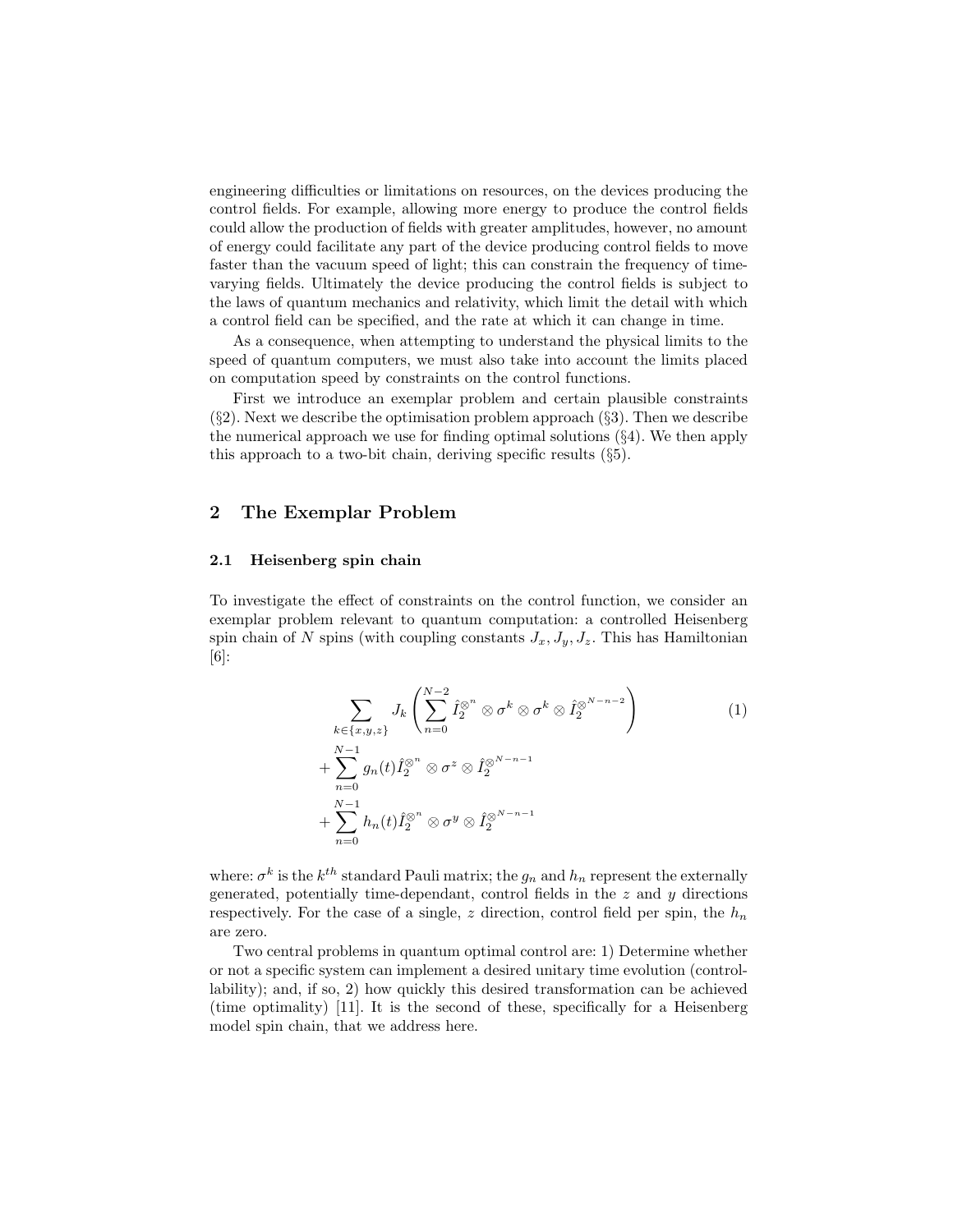## 2.2 Band-Limited Fourier Series For Representing Control Functions with Bounded Rate of Change

In [8] we study geometric methods for determining speed limits on implementing quantum information processing tasks in the presence of constraints of the control functions of a constrained quantum system. There, no comment is made about constraints on the time derivatives of the control functions. Such constraints represent the maximum rate at which a control function can change. Here, we have chosen to represent control functions  $g_k(t)$   $(t \in [0, \tau], \tau \leq 1)$ which have bounded rate of change by band-limited Fourier series:

$$
g_k(t) = \frac{a_{k,0}}{2} + \sum_{m=1}^{M} (a_{k,m} \sin(mt) + b_{k,m} \cos(mt))
$$
 (2)

where the relationship between the Fourier coefficients  $\{a_{k,m}, b_{k,m}\}$  and the control function  $g_k$  are given by the usual formula. (For simplicity in the following discussions we ignore the orthogonal control field  $h_k$ ; they are either treated analogously to the  $g_k$  in the two control field case, or are zero in the one control field case.)

We can easily find a bound on the magnitude of the derivative of each control function  $g_k$  in terms of its degree of band-limiting M and its largest Fourier coefficient  $A_k = \max\{|a_{k,m}|, |b_{k,m}|\}$ :

$$
\left| \frac{d}{dt} g_k(t) \right|^2 = \left| \frac{d}{dt} \sum_{m=1}^{M} (a_{k,m} \sin(mt) + b_{k,m} \cos(mt)) \right|^2
$$
\n(3)

$$
= \left| \sum_{m=1}^{M} m(a_{k,m} \cos(mt) - b_{k,m} \sin(mt)) \right|^2
$$
 (4)

$$
\leq \sum_{m=1}^{M} m^2 |a_{k,m} \cos(mt) - b_{k,m} \sin(mt)|^2 \tag{5}
$$

$$
\leq \sum_{m=1}^{M} m^2 \left( a_{k,m}^2 \cos^2(mt) - a_{k,m} b_{k,m} \sin(2mt) + b_{k,m}^2 \sin^2(mt) \right) \tag{6}
$$

$$
\leq \sum_{m=1}^{M} m^2 \left( a_{k,m}^2 + b_{k,m}^2 + 1 \right) \tag{7}
$$

$$
\leq (2A_k + 1) \sum_{m=1}^{M} m^2 = (2A_k + 1)M(M+1)(2M+1)/6 \tag{8}
$$

#### 2.3 Band-Limited Fourier Series For Representing Control Functions with Bounded Power

In this band-limited Fourier representation, the constraint that the total energy used to produce each of the control fields individually (the power) is bounded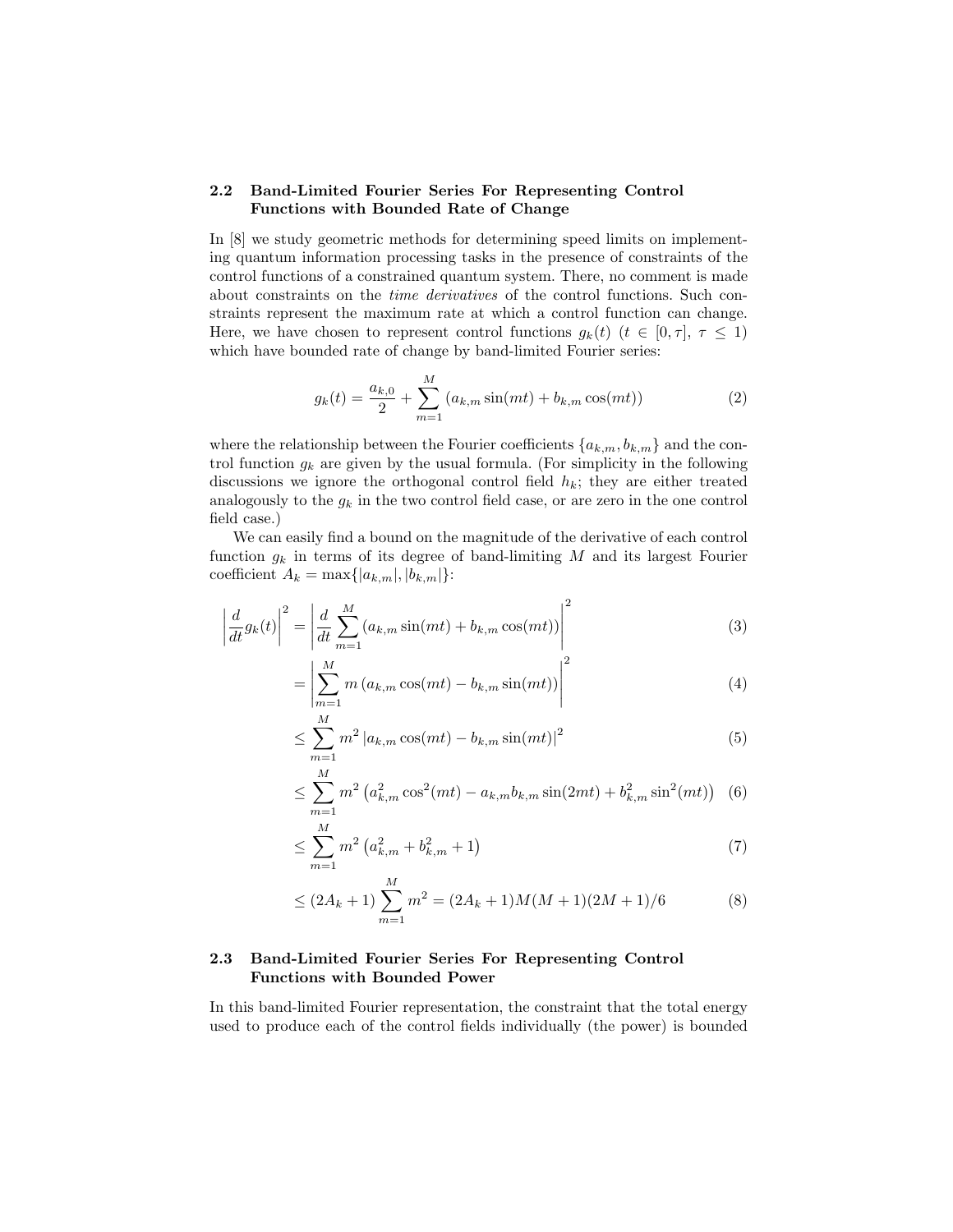by  $\kappa$  takes a simple form due to Parseval's theorem. The desired constraint is:

$$
\int_0^\tau g_k^2(t)dt \le \kappa^2 \tag{9}
$$

which represents the constraint on the total power used in the production of the control fields. Parseval's theorem tell us that:

$$
\int_0^{\tau} g_k^2(t)dt = \frac{1}{\tau} \sum_{m=0}^{M} \left( a_{k,m}^2 + b_{k,m}^2 \right)
$$
 (10)

## 3 Optimisation problem

#### 3.1 General optimisation

We wish to find control functions which maximise functionals (whose relevance is described in [1] and elsewhere) of the form:

$$
F[\mathbf{g}] = \Re \operatorname{Tr}(\hat{O}^{\dagger} \hat{U}_t)
$$
\n(11)

where g is the vector of control functions for a controlled quantum system,  $\hat{O}$  is a desired unitary transformation and  $\hat{U}_t$  is the time-evolution operator obtained from applying the control functions to the system in question.

Maximising such functionals is equivalent to minimising the euclidean distance between the operators  $\hat{O}$  and  $\hat{U}_t$ :  $\|\hat{O} - \hat{U}_t\|^2 = \text{Tr}((\hat{O} - \hat{U}_t)^{\dagger}(\hat{O} - \hat{U}_t))$ . This can be see by expanding out the right hand side and discarding terms that are constants as they have no effect on the optimisation.

#### 3.2 Goal Operators

We need to choose specific unitary transformations as candidates for optimisation (the  $\hat{O}$  transform in eqn (11)). Permutation matrices are clearly unitary as they are orthogonal, and they are suitable initial candidates for goal operators.

As the  $n \times n$  permutation matrices over  $\mathbb C$  are a faithful representation of the symmetric group of all permutations of  $n$  letters [7], there will be  $n!$  such matrices. In the case of a system of  $N$  qubits, the time evolution operator is a  $2^N \times 2^N$  matrix, and thus we consider all permutation matrices of the same size as potential goal operators.

There are  $(2^N)!$  such matrices. For a  $N = 2$  system, there are 24 such matrices. The identity can be excluded from further consideration as it can be trivially 'implemented' by any quantum system: after no time, nothing happens!

## 4 Numerical Method

#### 4.1 Gradient Descent

Consider the problem of optimising (minimising) a function  $f : \mathbb{R}^N \to \mathbb{R}$  (for some  $N \in \mathbb{N}$ ). If one were performing gradient descent to minimise (assuming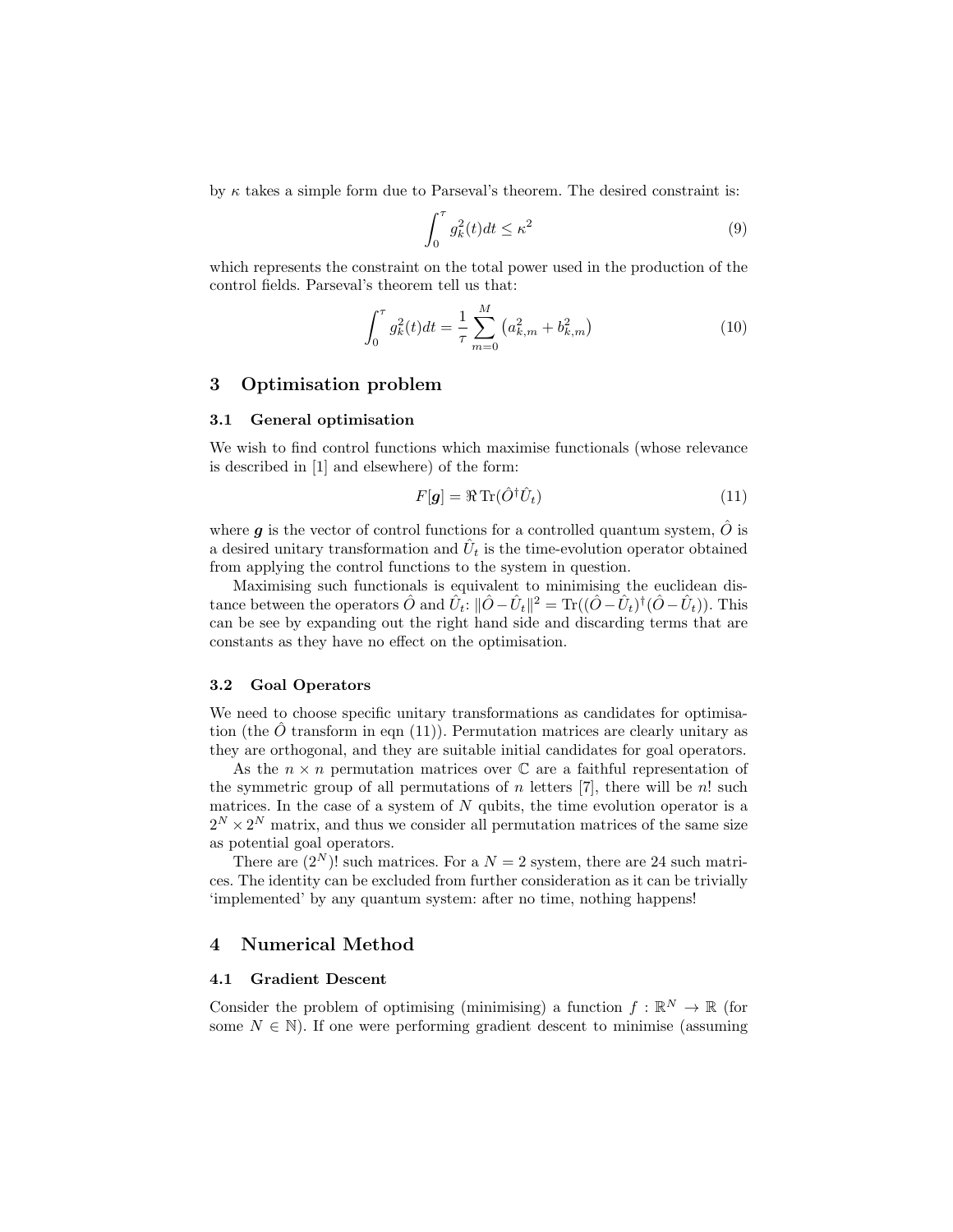Algorithm 1 Gradient descent pseudo-code

1:  $x :=$  random vector 2: while  $f(\mathbf{x}) \leq$  threshold do 3:  $\mathbf{x}' := \mathbf{x} + \text{move} \cdot \text{size} * \text{random\_unit\_vector}$ 4:  $\Delta := f(\mathbf{x}') - f(\mathbf{x})$ 5: if  $\Delta < 0$  then 6:  $\mathbf{x} := \mathbf{x}'$ 7: end if 8: end while

the existence of at least a single minimum) such an  $f$ , starting from a randomly chosen initial condition, then algorithm 1 would describe the method.

The 'Grape' (Gradient Ascent Pulse Engineering) algorithm for the discovery of control schemes has been well studied in the context of quantum computing and quantum optimal control in the presence of constrained control functions [9], [10]. It facilitates applying an iterative gradient ascent (or descent depending on the problems formulation, the two are equivalent) method to find control functions which maximise functionals of the form of eqn.(11).

The control 'landscape' for such functionals has also been studied [2], and has been found to potentially possess multiple optima. In the presence of local optima, gradient ascent methods of optimisation can become 'trapped'. Hence one needs a more sophisticated search algorithm.

#### 4.2 Simulated Annealing

Simulated annealing (SA) [3] is an alternative method to gradient descent for optimising a (real valued, sufficiently smooth) function of several (finitely many, real valued) variables that attempts to overcome the difficulty of local optima.

SA varies the gradient descent method by including a probabilistic acceptance of non-improving moves, in order to escape from local optima. In order to achieve this, a 'cooling schedule' is introduced via the introduction of a global 'temperature' variable that decreases as the system 'cools'. When the system is 'hot' there is a relatively high chance of accepting a non-improving move, but after it has cooled significantly, this probability drops to zero. The probability of accepting a non-improving move is given by the Boltzmann distribution.

Algorithm 2 describes the method. Here  $T_0$  is the initial temperature, and  $\delta T$  controls the cooling rate. These parameters are to be chosen according to the specific application; there is no known general principle for choosing the most effective values and experimentation is frequently needed to find effective values [3].

#### 4.3 SA for constrained Fourier Series

In order to impose constraints, we augment standard SA with a rejection sampling method; moves are allowed only if the proposed new state does not violate the constraint.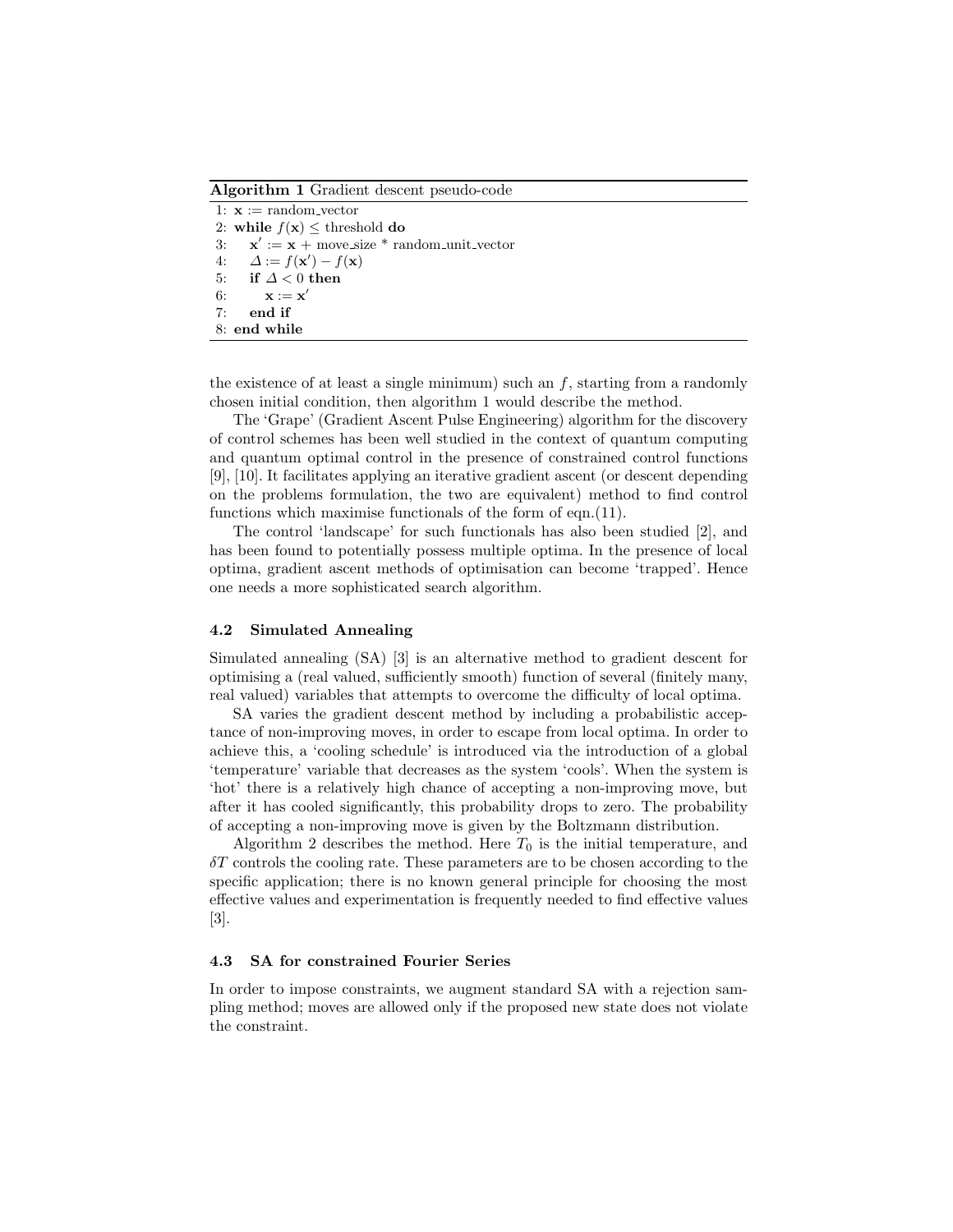Algorithm 2 Simulated Annealing pseudo-code

1:  $\mathbf{x} :=$  random\_vector 2:  $T := T_0$ 3: while  $f(\mathbf{x})$  ≤ threshold ∧ 0 ≤ T do 4:  $\mathbf{x}' := \mathbf{x} + \text{move} \cdot \text{size} * \text{random\_unit\_vector}$ 5:  $\Delta := f(\mathbf{x}') - f(\mathbf{x})$ 6: if  $\Delta < 0 \vee rand(0, 1) \leq \exp(-\Delta/T)$  then 7:  $\mathbf{x} := \mathbf{x}'$ 8: end if 9:  $T := T - \delta T$ 10: end while

Algorithm 3 Simulated Annealing for constrained Fourier series pseudo-code

1: repeat 2:  $\mathbf{G} := \text{random\_vector}$ 3: until  $C(G)$ 4:  $T := T_0$ 5: while  $f(\mathbf{x})$  ≤ threshold ∧ 0 ≤ T do 6: repeat 7:  $\mathbf{G}' := \mathbf{G} + \text{move\_size} * \text{random\_unit\_vector}$ 8: until  $C(\mathbf{G}')$ 9:  $\Delta := f(\mathbf{G}') - f(\mathbf{G})$ 10: if  $\Delta < 0 \vee rand(0,1) \leq \exp(-\Delta/T)$  then 11:  $\mathbf{G} := \mathbf{G}'$ 12: end if 13:  $T := T - \delta T$ 14: end while

Rejection sampling is implemented by repeating the generation of  $x'$  in the SA algorithm 2 (line 4) until the constraint is satisfied.

Let **G** be the relevant vector of Fourier coefficients  $\{a_{k,m}, b_{k,m}\}$ . Let  $C()$ be the Boolean-valued constraint on the Fourier coefficients. Then algorithm 3 describes our rejection sampling constrained SA method.

We use constrained SA to search for the Fourier coefficients for each of the control functions. We impose the following fidelity constraint:

$$
\phi = \int_0^{\tau} g_k^2(t)dt = \frac{1}{\tau} \sum_{n=0}^{M} (a_n^2 + b_n^2) \le \kappa^2
$$
 (12)

and we arbitrarily choose  $\kappa = 1$  for convenience.

## 4.4 The Fitness Function

We analyse the effectiveness of constrained SA in the discovery of time optimal control functions that result in a spin-chain systems implementing a permutation of set of (orthonormal) basis vectors. This can be achieved by considering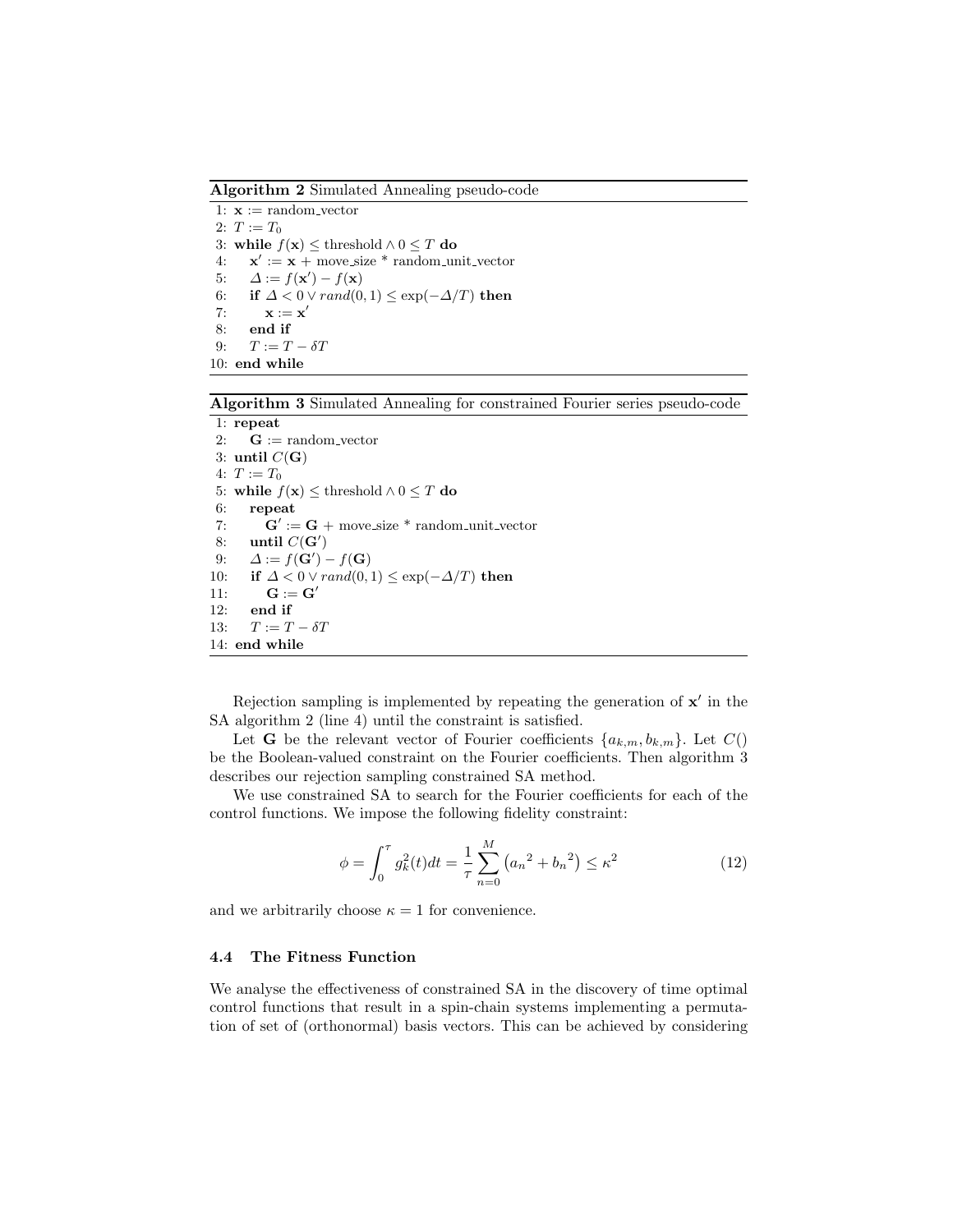functionals of the form:

$$
F[\mathbf{g}, \tau] = \Re \operatorname{Tr}(\hat{P}^{\dagger} \hat{U}_{\tau}) - \tau^2
$$
\n(13)

where P is a permutation matrix (see § 3.2). Here we are maximising F; the  $\tau^2$ term is included to 'punish' slow implementations and reward faster ones.

In order to find time optimal solutions, we vary the Fourier coefficients of the control functions as described in algorithm 3; we also vary  $\tau$  (the time the spin chain's dynamics is evolved for in order to calculate the fitness function) by a random amount between −0.001 and 0.001 with each iteration of SA. This is performed at the same step of the algorithm as varying the Fourier coefficients (algorithm 3, line 7). A similar method of rejection sampling is used to prevent  $\tau$  becoming negative.

The simulation was performed using a standard geometric integrator build into the Matlab symbolic math package.

In the SA process, the termination criterion was chosen so that the algorithm would terminate only if a fitness of  $F \geq 0.7$  was achieved (eqn.(13)), and a fidelity of  $\phi \geq 0.92$  was achieved (eqn.(12)), or 500 iterations had been performed.

## 5 Results

We present the results for six specific permutations  $(\S 3.2)$  in table 1. These demonstrate all the behaviours exhibited by the SA algorithm during our experiments.

Throughout our investigation we choose the Fourier band limit  $(eqn. (2))$  to be  $M = 5$ .

#### 5.1 Two qubits, each with two orthogonal control fields

In the two control field case  $(h_n \neq 0)$ , we found the algorithm to exhibit a variety of behaviours with the parameters chosen. We saw three types of run:

- 1. The matrices which achieved a fidelity of greater than 0.92 converged quickly (in about 200 iterations). The reduction of the gate implementation time as the SA proceeded did not seem to limit the progress towards a high fidelity control scheme. This suggests that the algorithm did not find solutions approaching the time optimal ones, as no trade off between fidelity and time optimality was observed. An example graph of the progress of fidelity during such a run of SA can be seen in fig.1, and for the progress of implementation time in fig.2.
- 2. Some of the matrices which did not achieve a fidelity of greater than 0.92 seemed to stagnate in their progress to increasing fidelity as the implementation time reached a critical low point. These 'stagnation points' occur at a fidelity of around  $0.5 - 0.6$ ; after this little progress was made before the algorithm timed out. This suggests that a point was reached where time optimality and fidelity were in direct conflict. An example graph of the progress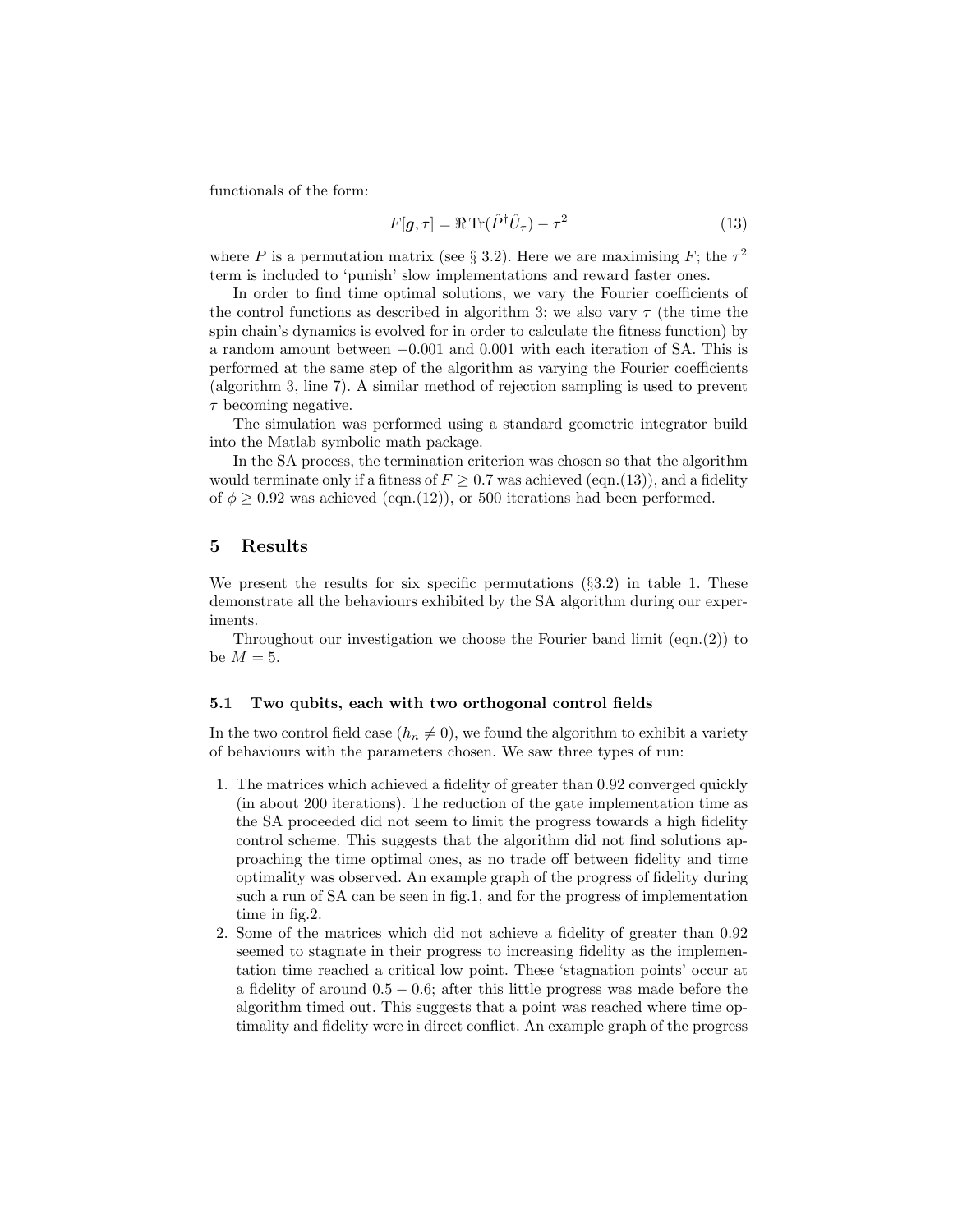| $\overline{P}$                                                                                                                                           | 1 control field $(q)$ |                 | 2 control fields $(q, h)$ |                 |
|----------------------------------------------------------------------------------------------------------------------------------------------------------|-----------------------|-----------------|---------------------------|-----------------|
|                                                                                                                                                          | max fidelity $\phi$   | min time $\tau$ | max fidelity $\phi$       | min time $\tau$ |
| $\left(\begin{smallmatrix} 1 & 0 & 0 & 0 \\ 0 & 1 & 0 & 0 \\ 0 & 0 & 0 & 1 \\ 0 & 0 & 0 & 1 \end{smallmatrix}\right)$                                    | 0.057                 | 0.499           | 0.540                     | 0.456           |
| $\left(\begin{array}{rrr} 1 & 0 & 0 & 0 \\ 0 & 0 & 1 & 0 \\ 0 & 1 & 0 & 0 \\ 0 & 0 & 0 & 1 \end{array}\right)$                                           | 0.563                 | 0.564           | 0.553                     | 0.486           |
| $\left(\begin{array}{rrr} 0 & 1 & 0 & 0 \\ 1 & 0 & 0 & 0 \\ 0 & 0 & 0 & 1 \\ 0 & 0 & 1 & 0 \end{array}\right)$                                           |                       |                 | 0.92                      | 0.679           |
| $\left(\begin{array}{l} {0\  \  1\  \  0\  \  0} \\ {0\  \  0\  \  0\  \  1} \\ {0\  \  0\  \  1\  \  0} \\ {1\  \  0\  \  0\  \  0} \end{array}\right)$ |                       |                 | 0.587                     | 0.592           |
| $\left(\begin{array}{rrr} 0 & 0 & 1 & 0 \\ 0 & 0 & 0 & 1 \\ 1 & 0 & 0 & 0 \\ 0 & 1 & 0 & 0 \end{array}\right)$                                           |                       |                 | 0.92                      | 0.693           |
| $\left(\begin{smallmatrix} \tilde{0} & \tilde{0} & \tilde{1} & \tilde{0} \\ 0 & 1 & 0 & 0 \\ 1 & 0 & 0 & 0 \end{smallmatrix}\right)$                     | 0.078                 | 0.854           | 0.92                      | 0.693           |

Table 1. 2-qubit results with one and two control fields per qubit

of fidelity during such a run of SA can be seen in fig.3; and for the progress of implementation time in fig.4.

3. Other matrices which did not achieve a fidelity of greater than 0.92 seemed to be progressing but simply too slowly to achieve a suitable result before the 500 iteration timeout. Further work will include extending the timeout, with better "stagnation" detection.

This collection of behaviours suggest that a modification to the fitness function is needed. High fidelity is essential for the implementation of quantum gates, and should be given a higher precedence over time optimality. A fitness function that rewards both speed and high fidelity, but without allowing time optimality to compromise fidelity, is needed. The search for such a fitness function will also be the basis for further work.

Some of the optima found in the two control fields per qubit cases are close to the global ones (in terms of the fidelity alone, not time optimality); in future work the control schemes found with the SA method will be compared explicitly to theoretical optima for time optimality. The cases this applies to are those with two control fields per qubit which reached a fidelity of 0.92 or greater.

The results attempt to provide a minimum implementation time, given the energy constraint or at least to demonstrate that the SA method is capable or providing such information about a system. This will allow us to investigate the tightness of speed limit bounds for specific quantum operations.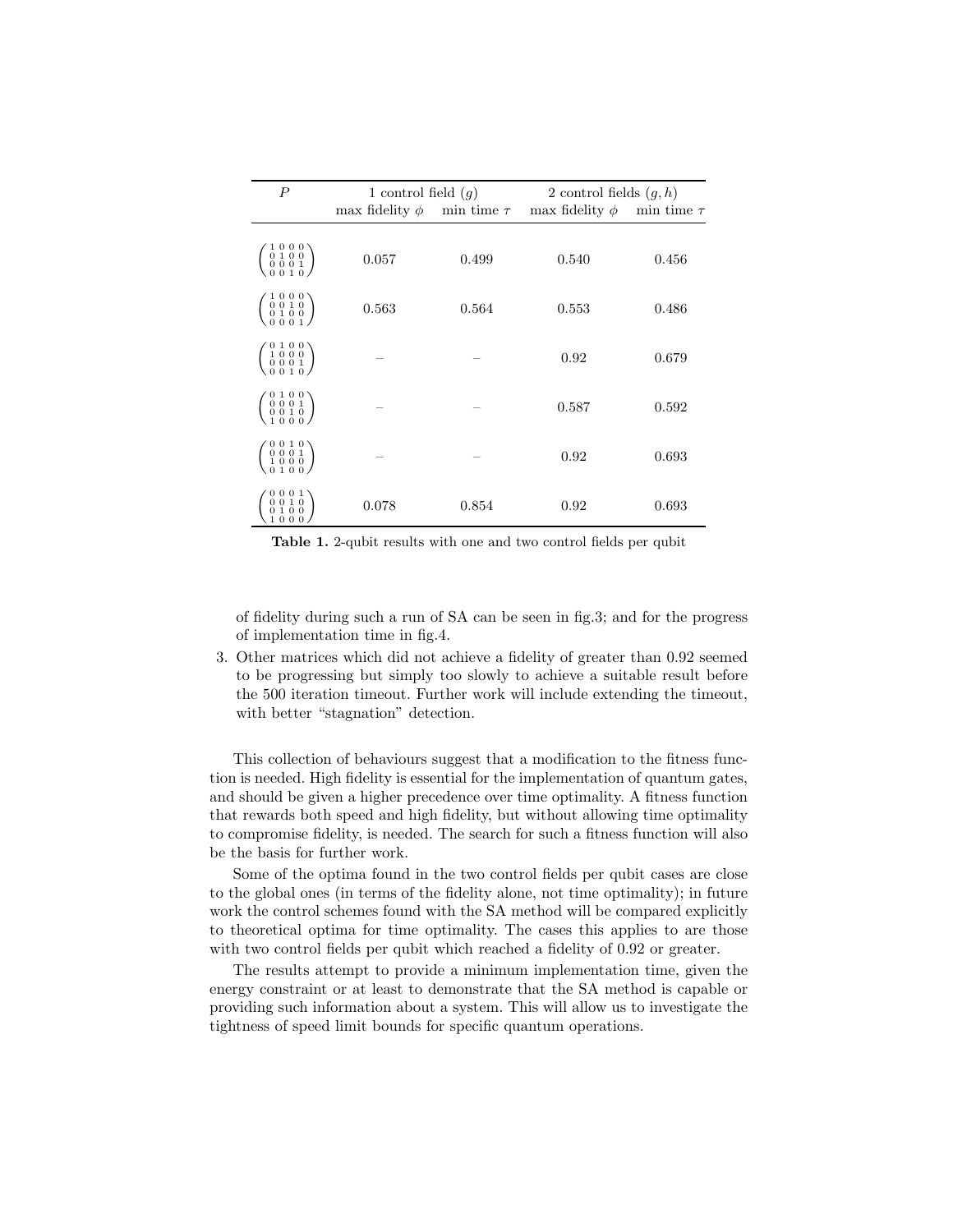

Fig. 1. Progress of fidelity  $\phi$  in a two field case where convergence occurred



Fig. 2. Progress of implementation time  $\tau$  in a two field case where fidelity convergence towards 1 occurred



Fig. 3. Progress of fidelity  $\phi$  in a two field case where stagnation occurred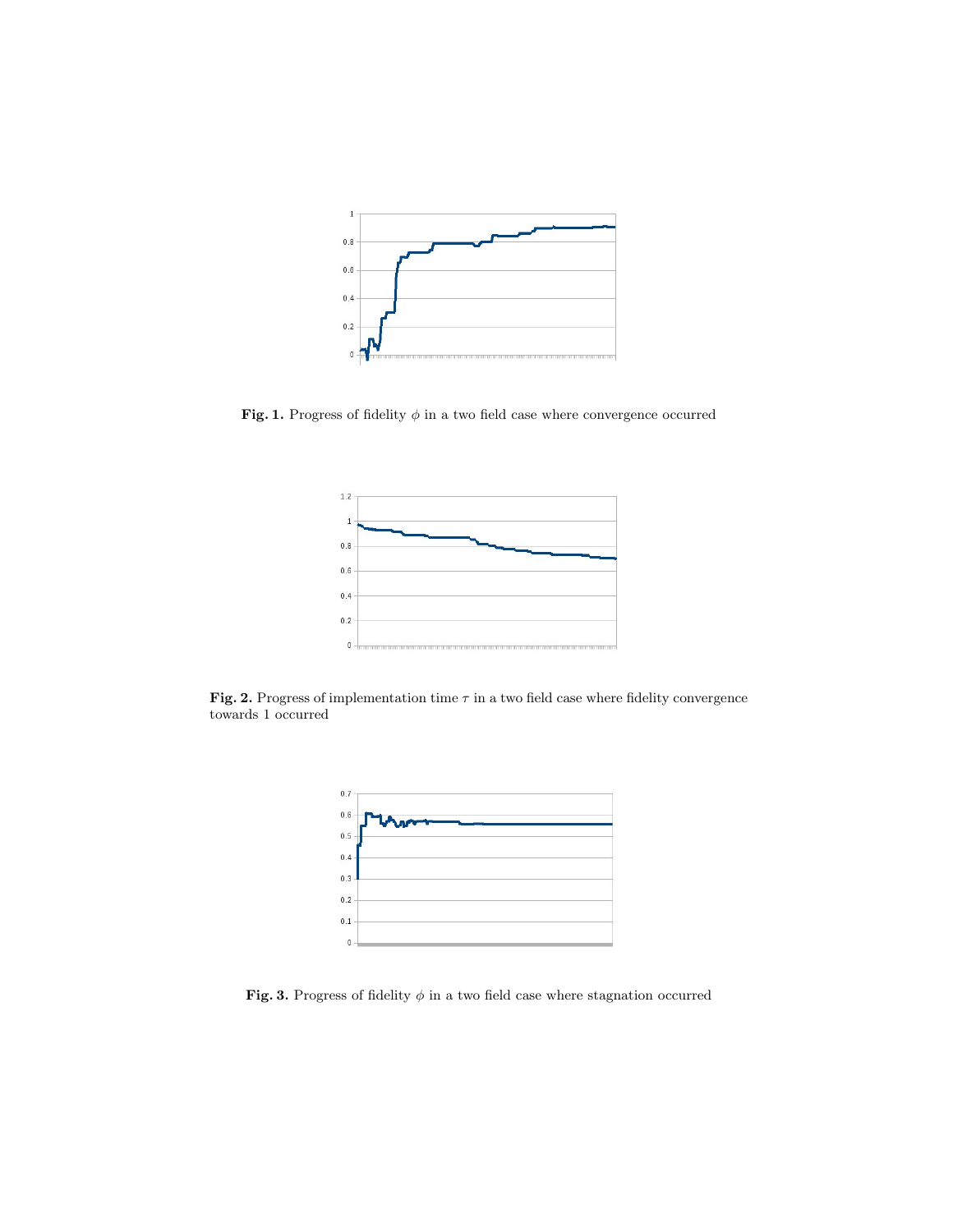

Fig. 4. Progress of implementation time  $\tau$  in a two field case where stagnation occurred

#### 5.2 Two qubits, each with a single control field

In the case of two qubits each with a single control field, the results were found to be less promising, and no fast, high fidelity schemes were found. What was observed was either the SA converged to a solution with fidelity far from one, or it failed to converge, with fidelity and implementation times remaining close to their initial values until timeout (cases where this happened are marked − in the results table 1). This may be because this system in question is simply not 'controllable', and cannot implement the gate required, with the single field constrained control functions of the form used. However, it is difficult to tell this situation apart from a failure of the algorithm due to bad choice of parameters.

In the cases where convergence occurred, there was a similar pattern of search behaviours as in the two control field case. Either a point where time optimality was hindering progress towards a higher fidelity solution was reached and progress stagnated, or fidelity began to converge (frequently at about 0.5) as the implementation continued to decrease the time, unhampered by the convergence of fidelity. In the later cases the algorithm timed out, and it is apparent that a higher timeout value is needed to probe this scenario further.

## 6 Conclusions and Further Work

We have introduced a form of SA, constrained SA, suitable for searching for optimal solutions under constraints. We have found that this constrained SA shows potential as an effective method for discovering optimal control schemes for Heisenberg spin chains subject to constrained control functions. We have also found that it opens many directions for future work. The approach is readily extensible to other quantum computational systems, and to other constraints and could be a good tool for studying constrained, quantum time optimal control.

The numerical results additionally provide information on the implementability of specified gates using particular control schemes.

Next steps include:

1. a direct comparison of constrained SA to GRAPE